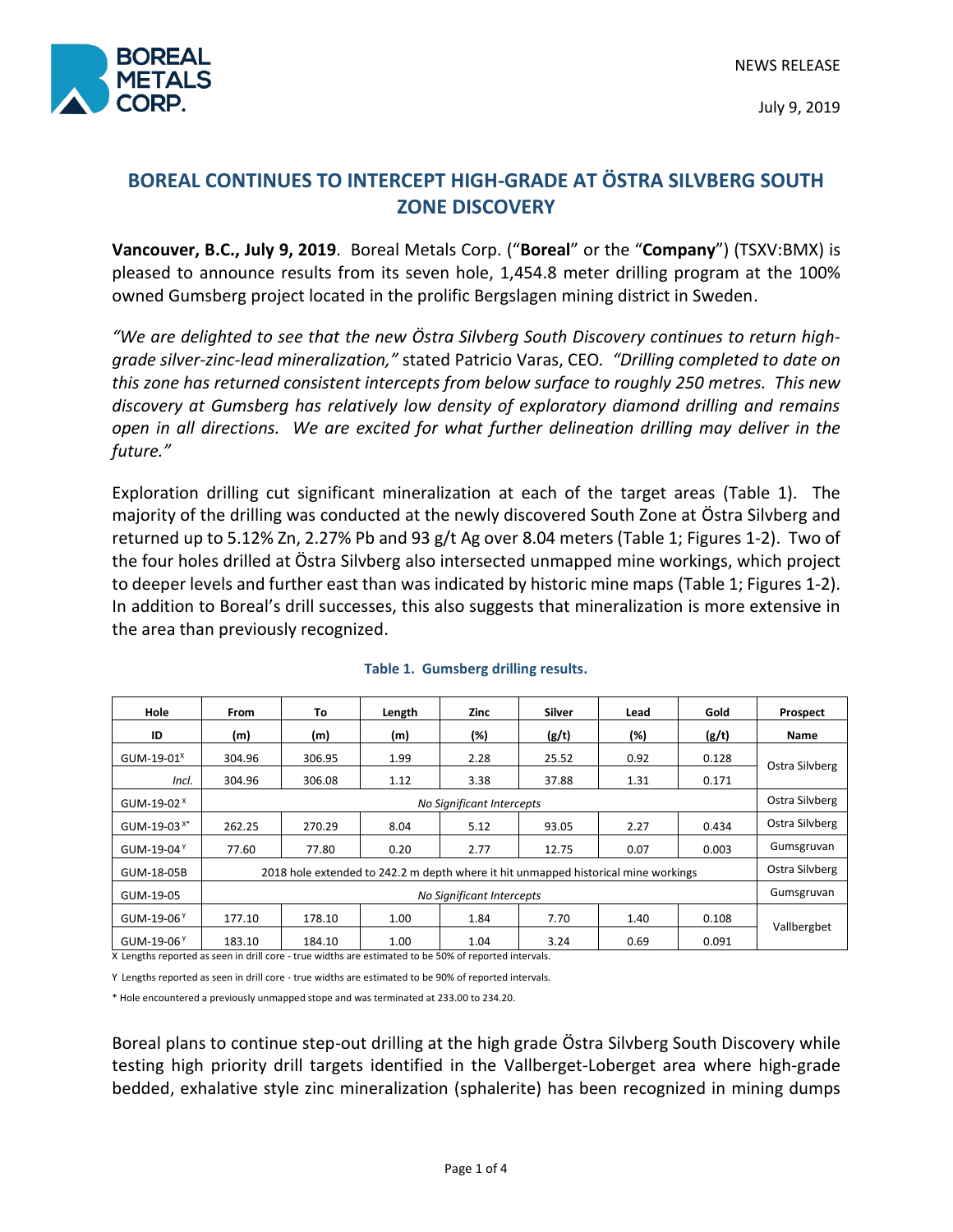

around the old surface workings. This exhalative-style of zinc mineralization forms large deposits elsewhere in the prolific Bergslagen mining district (e.g., the Lundin Mining Zinkgruvan deposit), and has not been previously documented at Gumsberg.

# **Overview of the Gumsberg Project**

The strategically situated Gumsberg project consists of seven distinct project target areas in the Bergslagen Mining District of southern Sweden totaling over 18,300 hectares, where multiple zones of VMS and related styles of mineralization have been identified. Precious and base metal mineralization at Gumsberg was mined from the thirteenth century through the early nineteenth century, with over 30 historic mines present on the property, most notably the Östra Silvberg mine, which was the largest silver mine in Sweden between 1250 and 1590.



**Figure 1. Östra Silvberg plan map drilling results**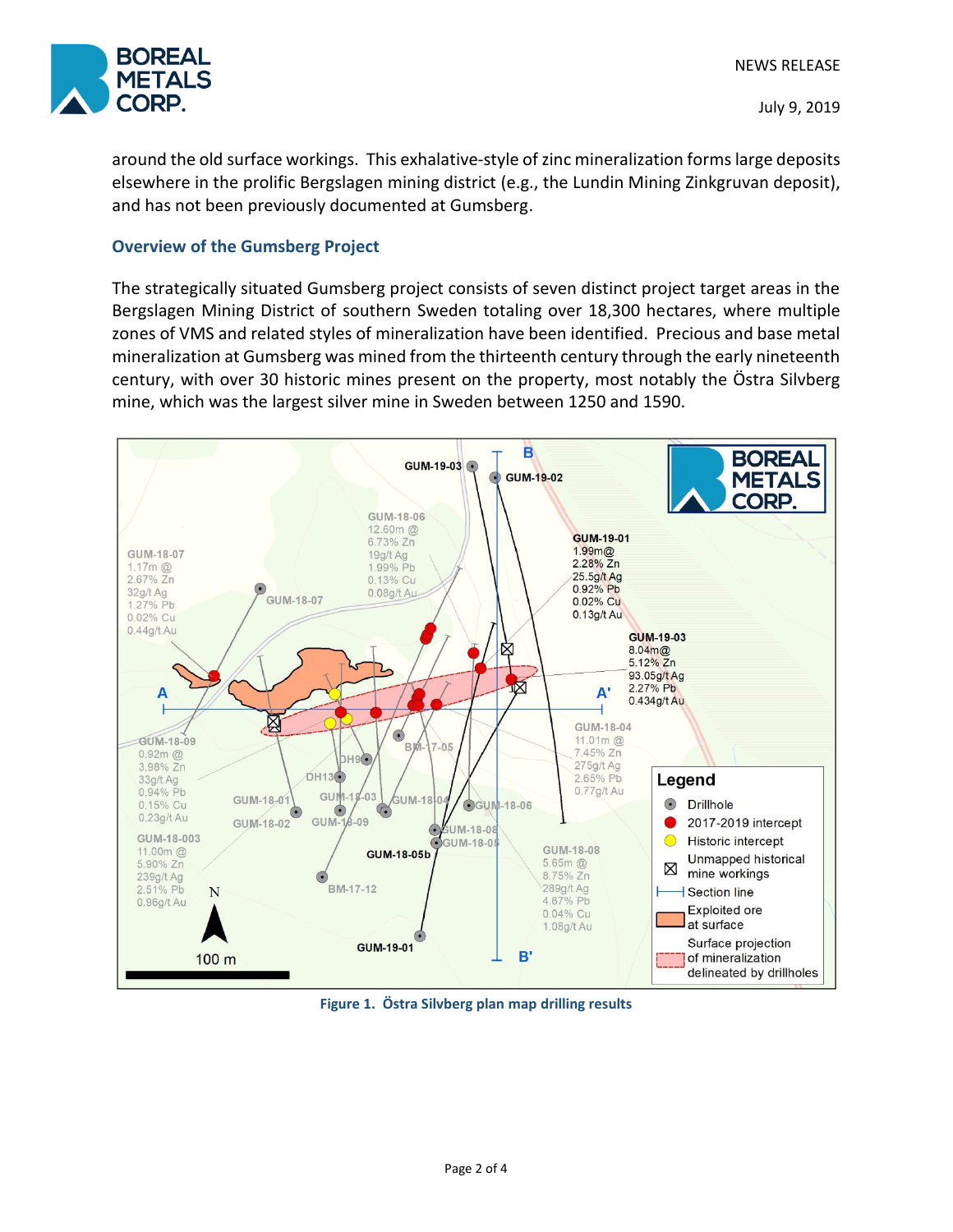

July 9, 2019



**Figure 2. Östra Silvberg cross-section drilling results**

## **About Boreal Metals Corp.**

Boreal is a mineral exploration company focused on the discovery of zinc, copper, silver, and gold deposits in exceptional, historical mining project areas spanning Sweden and Norway. The Company aims to discover new economic mineral deposits in known mining districts that have seen little or no modern exploration. The Company is led by an experienced management team and technical team, with successful track records in mineral discovery, mining development and financing.

# **Quality Control, Quality Assurance and Core Handling Protocols**

Drill core is logged and prepped for sampling before submittal to ALS in Malå, Sweden where it is cut, bagged and prepped for analysis. Accredited control samples (blanks and accredited standards) are inserted into the sample intervals regularly. Samples are dried (if necessary),